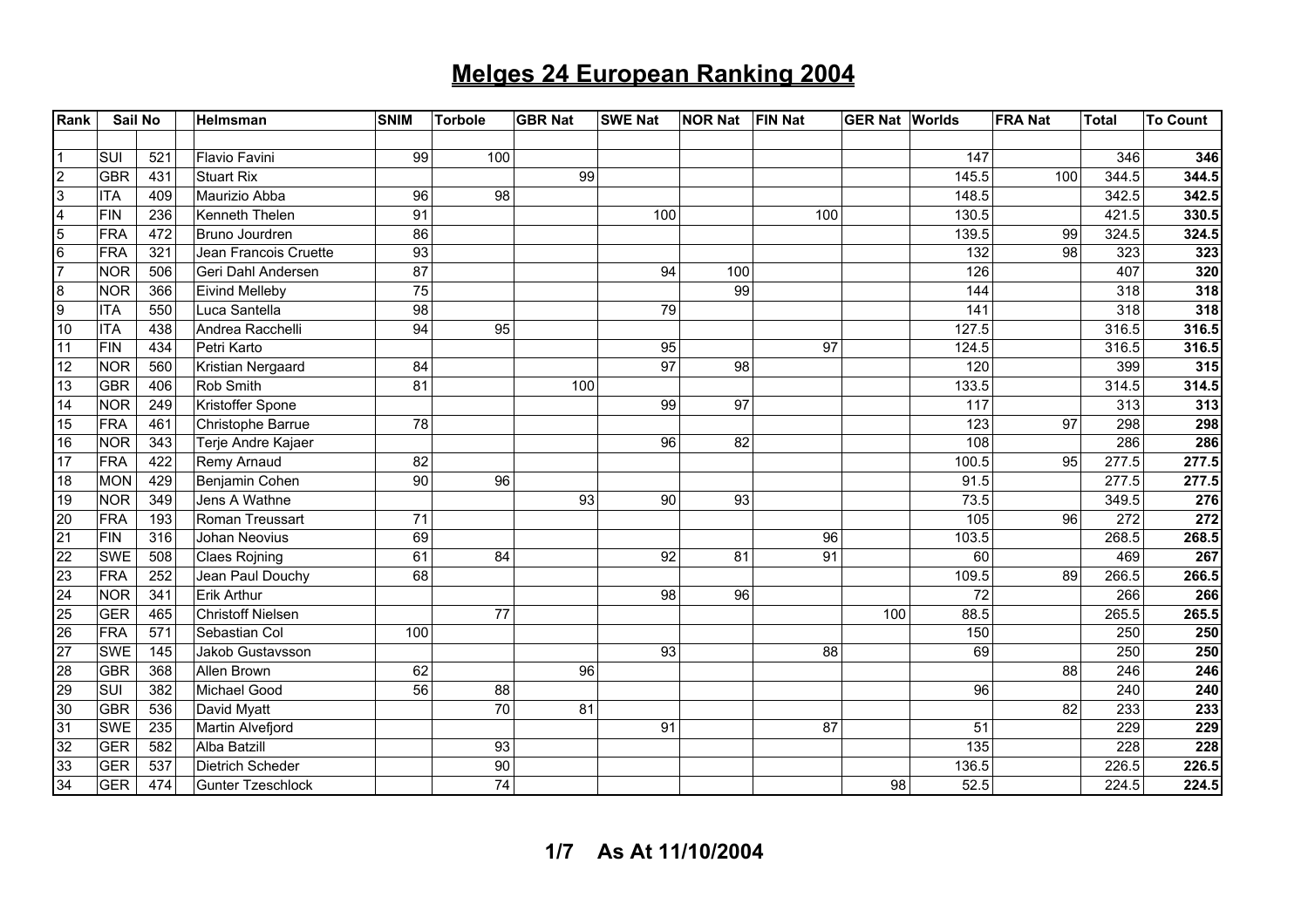| Rank            | Sail No    |     | Helmsman                      | <b>SNIM</b>     | <b>Torbole</b> | <b>GBR Nat</b> | <b>SWE Nat</b> | <b>NOR Nat</b> | <b>FIN Nat</b> | <b>GER Nat Worlds</b> |                 | <b>FRA Nat</b> | <b>Total</b> | <b>To Count</b>  |
|-----------------|------------|-----|-------------------------------|-----------------|----------------|----------------|----------------|----------------|----------------|-----------------------|-----------------|----------------|--------------|------------------|
| 35              | <b>ITA</b> | 581 | Luca Stefanini                |                 | 97             |                |                |                |                |                       | 121.5           |                | 218.5        | 218.5            |
| 36              | <b>NOR</b> | 374 | <b>Bjorn Morland Pedersen</b> |                 |                |                |                | 89             |                |                       | 129             |                | 218          | 218              |
| $\overline{37}$ | <b>FRA</b> | 375 | Jerome Vaudelet               | 95              |                |                |                |                |                |                       | 118.5           |                | 213.5        | 213.5            |
| 38              | <b>SWE</b> | 172 | <b>Torsten Berg</b>           |                 | 80             |                | 86             |                |                |                       | 36              |                | 202          | 202              |
| 39              | <b>ITA</b> | 490 | Gianni Giordo                 | 85              |                |                |                |                |                |                       | 111             |                | 196          | 196              |
| 40              | <b>FIN</b> | 253 | Jaakko Perimaa                | 55              |                |                |                |                | 93             |                       | 45              |                | 193          | 193              |
| 41              | <b>FIN</b> | 425 |                               |                 |                |                |                |                | 89             |                       | 97.5            |                | 186.5        | 186.5            |
| 42              | <b>FIN</b> | 262 |                               |                 |                |                |                |                | 99             |                       | 87              |                | 186          | 186              |
| 43              | <b>FRA</b> | 470 | Sebastien Renault             | 70              |                |                |                |                |                |                       | 114             |                | 184          | 184              |
| 44              | <b>GBR</b> | 334 | <b>Tim Collins</b>            |                 |                | 92             |                |                |                |                       |                 | 91             | 183          | 183              |
| 45              | <b>FRA</b> | 387 | Vincent Sauleau               | 74              |                |                |                |                |                |                       | 106.5           |                | 180.5        | 180.5            |
| 46              | <b>GBR</b> | 340 | Michael Henning               |                 |                | 95             |                |                |                |                       | $\overline{84}$ |                | 179          | 179              |
| 47              | <b>NOR</b> | 509 | Petter Hodt Bjerke            |                 |                |                | 83             | 94             |                |                       |                 |                | 177          | 177              |
| 48              | <b>ITA</b> | 475 | Jean Francois Cutugno         |                 | 86             |                |                |                |                |                       | 90              |                | 176          | 176              |
| 49              | <b>ITA</b> | 572 | Egidio Babbi                  | 83              | 91             |                |                |                |                |                       |                 |                | 174          | 174              |
| 50              | <b>NOR</b> | 402 | Jorgen G Heje                 |                 |                |                |                | 91             |                |                       | 82.5            |                | 173.5        | 173.5            |
| 51              | <b>FRA</b> | 369 | Jerome Aubert                 | $\overline{73}$ |                |                |                |                |                |                       | 99              |                | 172          | $172$            |
| 52              | <b>NOR</b> | 40  | Carolina Toll                 |                 |                |                |                | 92             |                |                       | 79.5            |                | 171.5        | 171.5            |
| 53              | <b>ESP</b> | 213 | Sven Lindahl                  | 52              |                |                | 81             |                |                |                       | 37.5            |                | 170.5        | 170.5            |
| 54              | <b>GBR</b> | 435 | David Franks                  |                 |                | 85             |                |                |                |                       |                 | 84             | 169          | 169              |
| 55              | <b>NOR</b> | 284 | Johan Foyen                   |                 |                |                | 84             | 83             |                |                       |                 |                | 167          | 167              |
| 56              | <b>AUT</b> | 531 | Michael Schineis              |                 | 81             |                |                |                |                |                       | 85.5            |                | 166.5        | 166.5            |
| 57              | <b>FIN</b> | 476 |                               |                 |                |                |                |                | 95             |                       | 70.5            |                | 165.5        | 165.5            |
| 58              | <b>GER</b> | 507 | Mangred Haenle                |                 | 65             |                |                |                |                | 97                    |                 |                | 162          | 162              |
| 59              | <b>GER</b> | 117 | Carlo Vroon                   |                 |                |                |                |                |                | 99                    | 63              |                | 162          | 162              |
| 60              | <b>ITA</b> | 567 | Andrea Magni                  | 76              | 85             |                |                |                |                |                       |                 |                | 161          | 161              |
| 61              | SUI        | 336 | Jurg Wittich                  | 77              |                |                |                |                |                |                       | 81              |                | 158          | 158              |
| 62              | <b>GER</b> | 499 | Rolf Lembech                  |                 | 63             |                |                |                |                | 94                    |                 |                | 157          | 157              |
| 63              | <b>SWE</b> | 283 | Jonas Nyqvist                 |                 |                |                | 89             |                |                |                       | 67.5            |                | 156.5        | 156.5            |
| 64              | SUI        | 578 | Reudi Huber                   | 46              | 71             |                |                |                |                |                       | 39              |                | 156          | 156              |
| 65              | <b>GBR</b> | 580 | Paul Lovejoy                  | 66              |                | 89             |                |                |                |                       |                 |                | 155          | 155              |
| 66              | <b>FIN</b> | 437 |                               |                 |                |                |                |                | 90             |                       | 64.5            |                | 154.5        | 154.5            |
| 67              | <b>FIN</b> | 214 |                               |                 |                |                |                |                | 98             |                       | 55.5            |                | 153.5        | 153.5            |
| 68              | <b>FRA</b> | 392 | Jean Marie Le Calvez          | 59              |                |                |                |                |                |                       |                 | 93             | 152          | $\overline{152}$ |
| 69              | <b>FIN</b> | 328 |                               |                 |                |                |                |                | 92             |                       | 58.5            |                | 150.5        | 150.5            |

**2/7 As At 11/10/2004**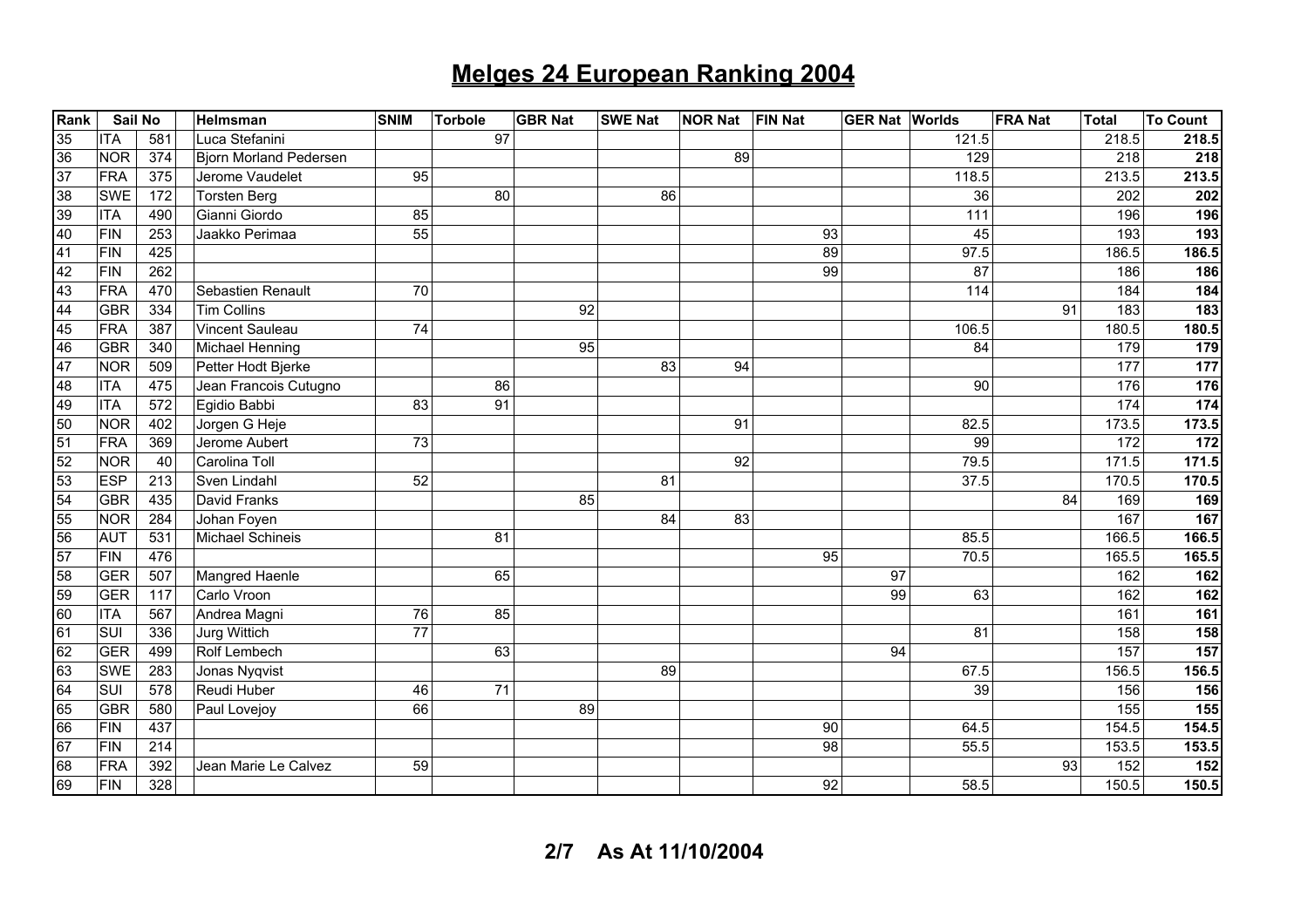| Rank | Sail No    |      | Helmsman                 | SNIM | <b>Torbole</b>  | <b>GBR Nat</b>  | <b>SWE Nat</b> | <b>NOR Nat</b> | <b>FIN Nat</b><br><b>GER Nat Worlds</b> |                 | <b>FRA Nat</b> | <b>Total</b>    | <b>To Count</b>  |
|------|------------|------|--------------------------|------|-----------------|-----------------|----------------|----------------|-----------------------------------------|-----------------|----------------|-----------------|------------------|
| 70   | <b>GBR</b> | 548  | Joe Woods                |      |                 | 88              |                |                |                                         | 61.5            |                | 149.5           | 149.5            |
| 71   | SWE        | 532  | Johan Lindell            | 67   |                 |                 |                |                |                                         | 78              |                | 145             | 145              |
| 72   | <b>SWE</b> | 282  | <b>Gustaf Ohrm</b>       |      |                 |                 | 88             |                |                                         | $\overline{57}$ |                | 145             | $\overline{145}$ |
| 73   | <b>USA</b> | 590  | Shark Kahn               |      |                 |                 |                |                |                                         | 142.5           |                | 142.5           | 142.5            |
| 74   | <b>ITA</b> | 562  | Alessandro Poggi         |      | 67              |                 |                |                |                                         | 75              |                | 142             | 142              |
| 75   | <b>FRA</b> | 473  | <b>Olivier Gellez</b>    | 58   |                 |                 |                |                |                                         |                 | 83             | 141             | $\overline{141}$ |
| 76   | <b>GBR</b> | 403  | Dean Argent              | 51   |                 | 90              |                |                |                                         |                 |                | 141             | 141              |
| 77   | <b>NOR</b> | 279  | Jakob Nordenstrom        |      |                 |                 |                | 90             |                                         | 48              |                | 138             | 138              |
| 78   | <b>NOR</b> | 418  | Herman Horn-Johannessen  |      |                 |                 |                |                |                                         | 138             |                | 138             | 138              |
| 79   | <b>FRA</b> | 317  | Tanguy Leglatin          | 50   |                 |                 |                |                |                                         |                 | 85             | 135             | 135              |
| 80   | <b>FRA</b> | 211  | Romain Laboisse          | 47   |                 |                 |                |                |                                         |                 | 86             | 133             | $\overline{133}$ |
| 81   | <b>ITA</b> | 413  | Gianluca Grisoli         | 49   | 83              |                 |                |                |                                         |                 |                | 132             | 132              |
| 82   | <b>SWE</b> | 230  | Fredrik Rege             |      |                 |                 | 85             |                |                                         | 46.5            |                | 131.5           | 131.5            |
| 83   | <b>GBR</b> | 454  | Frerik Wenehult          |      |                 |                 | 87             |                |                                         | 42              |                | 129             | 129              |
| 84   | <b>GBR</b> | 527  | Simon Dobson             |      |                 | 83              |                |                |                                         | 40.5            |                | 123.5           | 123.5            |
| 85   | <b>ITA</b> | 564  | Nicolo Demaninc Saidelli |      | 73              |                 |                |                |                                         | 49.5            |                | 122.5           | 122.5            |
| 86   | <b>SUI</b> | 267  | <b>Thierry Verhilst</b>  | 44   | $\overline{76}$ |                 |                |                |                                         |                 |                | 120             | 120              |
| 87   | <b>GBR</b> | 359c | Keith Musto              |      |                 |                 |                |                |                                         | 115.5           |                | 115.5           | 115.5            |
| 88   | <b>FRA</b> | 170  | <b>Adrien Follin</b>     | 72   |                 |                 |                |                |                                         | 43.5            |                | 115.5           | 115.5            |
| 89   | GBR        | 589  | Rob Greenhalg            |      |                 |                 |                |                |                                         | 112.5           |                | 112.5           | 112.5            |
| 90   | <b>ITA</b> | 139  | Nicola Celon             |      | 94              |                 |                |                |                                         | 18              |                | 112             | 112              |
| 91   | SUI        | 530  | Marco Tribo              | 41   | 66              |                 |                |                |                                         |                 |                | 107             | 107              |
| 92   | <b>USA</b> | 588  | Philippe Kahn            |      |                 |                 |                |                |                                         | 102             |                | 102             | $\overline{102}$ |
| 93   | <b>ITA</b> | 561  | Silvio Santoni           |      | 99              |                 |                |                |                                         |                 |                | 99              | 99               |
| 94   | <b>GBR</b> | 593  | John Pollard             |      |                 | 98              |                |                |                                         |                 |                | 98              | 98               |
| 95   | <b>GBR</b> | 586  | Richard Stenhouse        |      |                 | $\overline{97}$ |                |                |                                         |                 |                | $\overline{97}$ | 97               |
| 96   | <b>GBR</b> |      | Jamie Lea                | 97   |                 |                 |                |                |                                         |                 |                | 97              | 97               |
| 97   | <b>GER</b> | 81   | Roland Michael           |      |                 |                 |                |                | 96                                      |                 |                | 96              | 96               |
| 98   | <b>NOR</b> | 400  | Christoffer Sundby       |      |                 |                 |                | 95             |                                         |                 |                | 95              | 95               |
| 99   | <b>GER</b> | 325  | Jorn Petry               |      |                 |                 |                |                | 95                                      |                 |                | 95              | 95               |
| 100  | <b>USA</b> | 525  | Tim Fay                  |      |                 |                 |                |                |                                         | 94.5            |                | 94.5            | 94.5             |
| 101  | <b>GBR</b> | 546  | Nigel Grogan             |      |                 | 94              |                |                |                                         |                 |                | 94              | 94               |
| 102  | <b>FIN</b> | 429  |                          |      |                 |                 |                |                | 94                                      |                 |                | 94              | 94               |
| 103  | FRA        | 470  | <b>Thomas Rouxel</b>     |      |                 |                 |                |                |                                         |                 | 94             | 94              | 94               |
| 104  | <b>FIN</b> | 529  | Sami Ekblad              |      |                 |                 |                |                |                                         | 93              |                | 93              | 93               |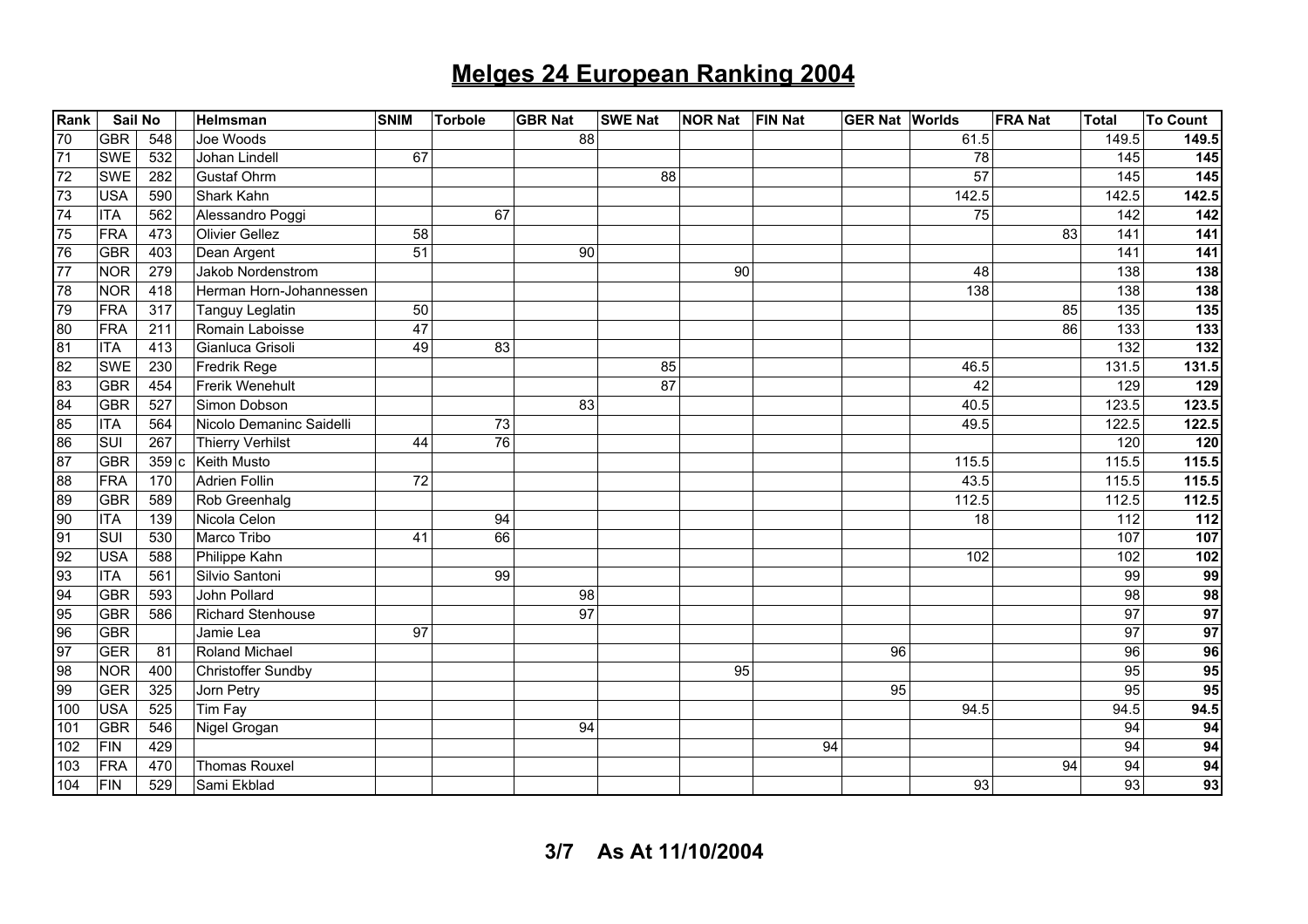| <b>Rank</b> | Sail No    |              | Helmsman                | <b>SNIM</b> | <b>Torbole</b>  | <b>GBR Nat</b> | <b>SWE Nat</b><br><b>NOR Nat</b> | <b>FIN Nat</b> | <b>GER Nat Worlds</b> |      | <b>FRA Nat</b> | <b>Total</b>    | <b>To Count</b>          |
|-------------|------------|--------------|-------------------------|-------------|-----------------|----------------|----------------------------------|----------------|-----------------------|------|----------------|-----------------|--------------------------|
| 105         | <b>ITA</b> | 579          | Andrea Felci            |             | 92              |                |                                  |                |                       |      |                | 92              | 92                       |
| 106         | <b>ITA</b> | 574          | Roberto Marmnez         | 92          |                 |                |                                  |                |                       |      |                | 92              | 92                       |
| 107         | FRA        | 386          | Jimmy Pahun             |             |                 |                |                                  |                |                       |      | 92             | $\overline{92}$ | 92                       |
| 108         | <b>GBR</b> | 496          | Ann Ashworth            |             |                 | 91             |                                  |                |                       |      |                | 91              | 91                       |
| 109         | FRA        | 322          | <b>Didier Bassard</b>   |             |                 |                |                                  |                |                       |      | 90             | 90              | 90                       |
| 110         | <b>ITA</b> | 577          | Giorgio Gorla           |             | $\overline{89}$ |                |                                  |                |                       |      |                | 89              | 89                       |
| 111         | <b>FRA</b> | 423          | Cedric Pouligny         | 89          |                 |                |                                  |                |                       |      |                | 89              | 89                       |
| 112         | <b>BAH</b> | 152          | Christopher Gundersen   |             |                 |                | 88                               |                |                       |      |                | 88              | $\overline{\mathbf{88}}$ |
| 113         | <b>GER</b> | 582          | Peter Lang              | 88          |                 |                |                                  |                |                       |      |                | 88              | $\overline{88}$          |
| 114         | <b>NOR</b> | 189          | <b>Gaute Stakston</b>   |             |                 |                | 87                               |                |                       |      |                | 87              | $\overline{87}$          |
| 115         | <b>GBR</b> | 410          | Robert Llewellyn        |             |                 | 87             |                                  |                |                       |      |                | 87              | 87                       |
| 116         | <b>GER</b> | 263          | <b>Wolfgang Welz</b>    |             | $\overline{87}$ |                |                                  |                |                       |      |                | 87              | 87                       |
| 117         | FRA        | 383          | Jean Marc Sparfel       |             |                 |                |                                  |                |                       |      | 87             | 87              | $\overline{87}$          |
| 118         | <b>NOR</b> | 308          | Jan Bredrik Bergstrom   |             |                 |                | 86                               |                |                       |      |                | 86              | 86                       |
| 119         | <b>GBR</b> | 534          | Norman Broom            |             |                 | 86             |                                  |                |                       |      |                | 86              | 86                       |
| 120         | FIN        | 319          |                         |             |                 |                |                                  | 86             |                       |      |                | 86              | 86                       |
| 121         | <b>NOR</b> | 306          | Sture Jorgen Berg       |             |                 |                | 85                               |                |                       |      |                | 85              | 85                       |
| 122         | <b>NOR</b> | 266          | Hans-Ulrik Gruner       |             |                 |                | 84                               |                |                       |      |                | 84              | 84                       |
| 123         | <b>GBR</b> | 477          | Adrian Peach            |             |                 | 84             |                                  |                |                       |      |                | 84              | 84                       |
| 124         | FIN        | 296          | Olli Ahonen             |             |                 |                | 82                               |                |                       |      |                | $\overline{82}$ | 82                       |
| 125         | <b>GBR</b> | 337          | lan Watts               |             |                 | 82             |                                  |                |                       |      |                | 82              | $\overline{82}$          |
| 126         | <b>ITA</b> | 311          | Umberto Roncari         |             | 82              |                |                                  |                |                       |      |                | 82              | $\overline{82}$          |
| 127         | FRA        | 22           | <b>Gaspard Matheron</b> |             |                 |                |                                  |                |                       |      | 81             | 81              | 81                       |
| 128         | <b>GBR</b> | 190          | <b>Robert Corbally</b>  |             |                 |                | 80                               |                |                       |      |                | 80              | $\overline{80}$          |
| 129         | <b>GBR</b> | 377          | Tony Jaffa              |             |                 | 80             |                                  |                |                       |      |                | 80              | ${\bf 80}$               |
| 130         | FRA        | 261          | Etienne Suilarich       | 80          |                 |                |                                  |                |                       |      |                | 80              | 80                       |
| 131         | <b>GBR</b> | 538          | Simon Benest            |             |                 | 79             |                                  |                |                       |      |                | 79              | 79                       |
| 132         | <b>ITA</b> | 543          | Gabriele Wurtz          |             | 79              |                |                                  |                |                       |      |                | 79              | 79                       |
| 133         | FRA        | 389          | Maxime Paul             | 79          |                 |                |                                  |                |                       |      |                | 79              | 79                       |
| 134         | FRA        | 503          | Bernard Reynier         | 45          |                 |                |                                  |                |                       |      | 33             | 78              | 78                       |
| 135         | <b>GBR</b> | 453          | Dave Farrimond          |             |                 | 78             |                                  |                |                       |      |                | $\overline{78}$ | $\overline{78}$          |
| 136         | <b>ITA</b> | 460          | Raffaello Corradi       |             | 78              |                |                                  |                |                       |      |                | 78              | 78                       |
| 137         | <b>GBR</b> | 233          | Tim Jones               |             |                 | 77             |                                  |                |                       |      |                | 77              | $\overline{77}$          |
| 138         | FRA        | $\mathbf{1}$ | Jossier Nikolas         |             |                 |                |                                  |                |                       | 76.5 |                | 76.5            | 76.5                     |
| 139         | <b>ITA</b> | 563          | Mssimo Magnani          |             | 75              |                |                                  |                |                       |      |                | 75              | 75                       |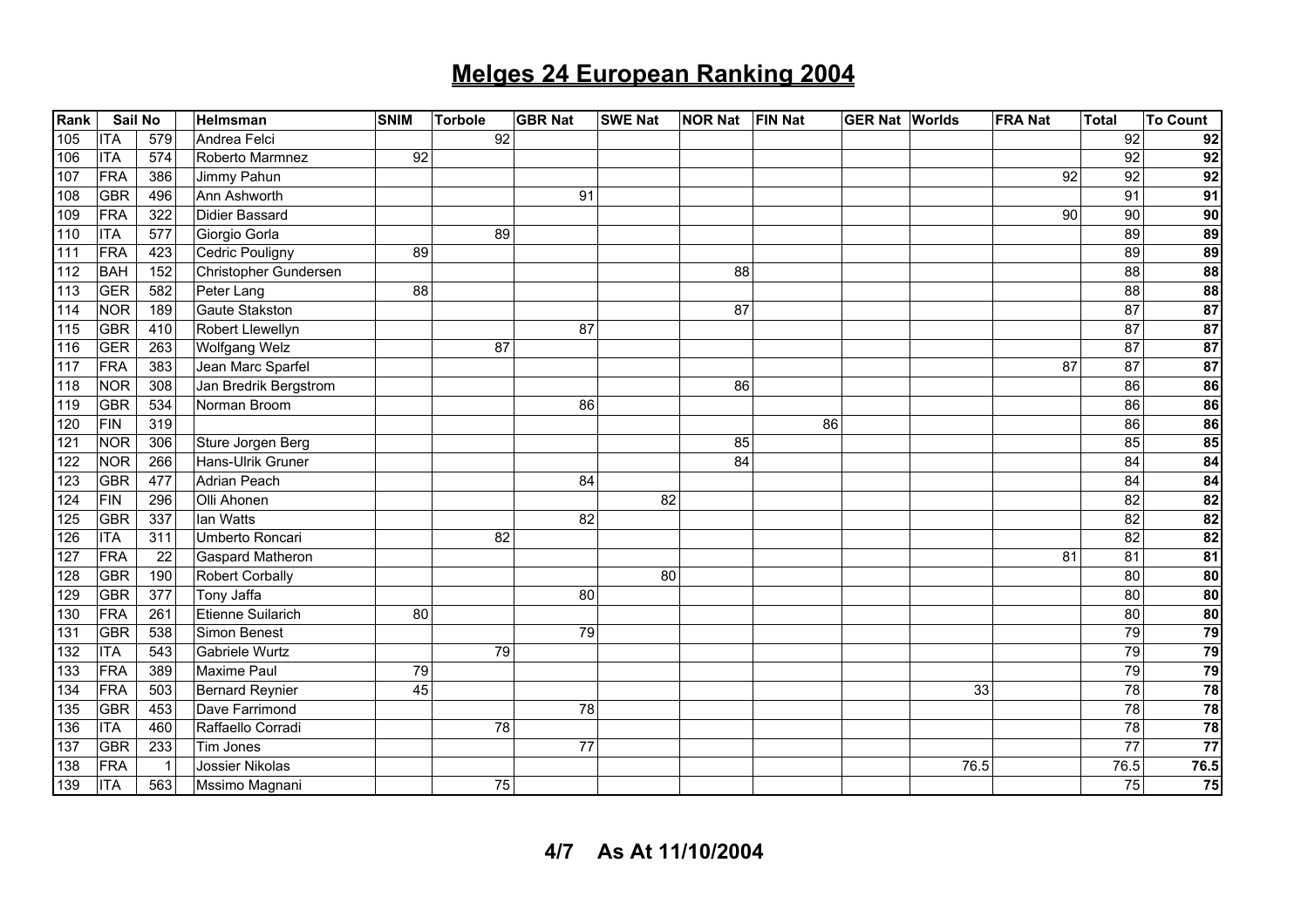| Rank | Sail No    |                  | Helmsman                | <b>SNIM</b> | <b>Torbole</b> | <b>GBR Nat</b> | <b>SWE Nat</b> | <b>NOR Nat</b> | <b>FIN Nat</b> | <b>GER Nat Worlds</b> |      | <b>FRA Nat</b> | Total           | <b>To Count</b>                                      |
|------|------------|------------------|-------------------------|-------------|----------------|----------------|----------------|----------------|----------------|-----------------------|------|----------------|-----------------|------------------------------------------------------|
| 140  | <b>GER</b> | 427              | Christain Von Drathen   |             | 72             |                |                |                |                |                       |      |                | 72              | 72                                                   |
| 141  | <b>ITA</b> | 528              | Vincenzo Ello Montanari |             | 69             |                |                |                |                |                       |      |                | 69              | 69                                                   |
| 142  | <b>AUT</b> | 251              | Josef Hackl             |             | 68             |                |                |                |                |                       |      |                | 68              | 68                                                   |
| 143  | <b>NOR</b> | 307              | Peder Brondmo           |             |                |                |                |                |                |                       | 66   |                | 66              | 66                                                   |
| 144  | FRA        | 358              | Jean Marc Monnard       | 65          |                |                |                |                |                |                       |      |                | 65              |                                                      |
| 145  | <b>ITA</b> | 404              | Giorgio Travaini        |             | 64             |                |                |                |                |                       |      |                | 64              | $\begin{array}{c}\n 65 \\ \hline\n 64\n \end{array}$ |
| 146  | <b>FRA</b> | 329              | Alain Roig              | 64          |                |                |                |                |                |                       |      |                | 64              | 64                                                   |
| 147  | <b>FRA</b> | 471              | Emmanuel Nebout         | 63          |                |                |                |                |                |                       |      |                | 63              | 63                                                   |
| 148  | <b>GER</b> | 191              | Jurgen Fuchs            |             | 62             |                |                |                |                |                       |      |                | 62              | 62                                                   |
| 149  | FRA        | 122              | Jean Sans               | 60          |                |                |                |                |                |                       |      |                | 60              | 60                                                   |
| 151  | <b>GBR</b> | 527              | <b>Andrew Dellow</b>    | 57          |                |                |                |                |                |                       |      |                | 57              | 57                                                   |
| 152  | <b>GRB</b> | 554              | Richard Thompson        |             |                |                |                |                |                |                       | 54   |                | 54              | 54                                                   |
| 153  | <b>FIN</b> | 430              | Nicolas Minos           | 54          |                |                |                |                |                |                       |      |                | 54              | 54                                                   |
| 154  | <b>FRA</b> | $\overline{212}$ | Andre Boronat           | 53          |                |                |                |                |                |                       |      |                | 53              | 53                                                   |
| 155  | <b>FRA</b> | 254              | Pierre Sauvage          | 48          |                |                |                |                |                |                       |      |                | 48              | 48                                                   |
| 156  | <b>FRA</b> | 225              | Alexandre Marchette     | 43          |                |                |                |                |                |                       |      |                | 43              | 43                                                   |
| 157  | <b>FRA</b> | 463              | Jaques Chamaillard      | 42          |                |                |                |                |                |                       |      |                | 42              | 42                                                   |
| 158  | FRA        | 469              | Daniel Giudice          | 40          |                |                |                |                |                |                       |      |                | 40              | 40                                                   |
| 159  | <b>GBR</b> | 190              | John Mackie             | 39          |                |                |                |                |                |                       |      |                | 39              | $\frac{39}{38}$                                      |
| 160  | FRA        | 424              | <b>Bertrand Keller</b>  | 38          |                |                |                |                |                |                       |      |                | $\overline{38}$ |                                                      |
| 161  | <b>BAH</b> | 152              | Marc Ryan               |             |                |                |                |                |                |                       | 34.5 |                | 34.5            | 34.5                                                 |
|      |            |                  |                         |             |                |                |                |                |                |                       |      |                |                 |                                                      |
|      |            |                  |                         |             |                |                |                |                |                |                       |      |                |                 |                                                      |
|      |            |                  |                         |             |                |                |                |                |                |                       |      |                |                 |                                                      |
|      |            |                  |                         |             |                |                |                |                |                |                       |      |                |                 |                                                      |
|      |            |                  |                         |             |                |                |                |                |                |                       |      |                |                 |                                                      |
|      |            |                  |                         |             |                |                |                |                |                |                       |      |                |                 |                                                      |
|      |            |                  |                         |             |                |                |                |                |                |                       |      |                |                 |                                                      |
|      |            |                  |                         |             |                |                |                |                |                |                       |      |                |                 |                                                      |
|      |            |                  |                         |             |                |                |                |                |                |                       |      |                |                 |                                                      |
|      |            |                  |                         |             |                |                |                |                |                |                       |      |                |                 |                                                      |
|      |            |                  |                         |             |                |                |                |                |                |                       |      |                |                 |                                                      |
|      |            |                  |                         |             |                |                |                |                |                |                       |      |                |                 |                                                      |
|      |            |                  |                         |             |                |                |                |                |                |                       |      |                |                 |                                                      |
|      |            |                  |                         |             |                |                |                |                |                |                       |      |                |                 |                                                      |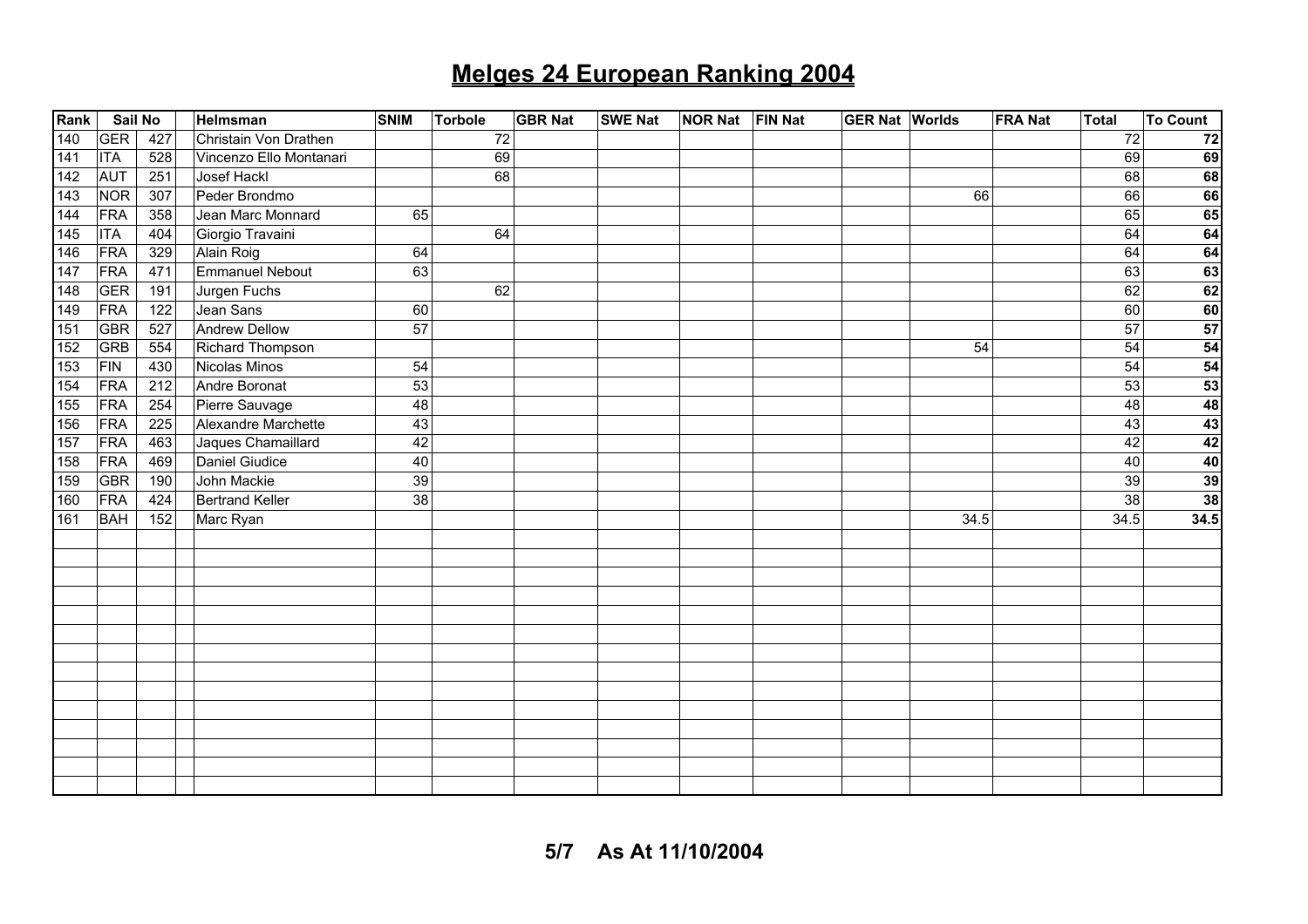| Rank | Sail No | Helmsman | <b>SNIM</b> | Torbole | <b>GBR Nat</b> | SWE Nat NOR Nat FIN Nat |  | <b>GER Nat Worlds</b> | <b>FRA Nat</b> | <b>Total</b> | To Count |
|------|---------|----------|-------------|---------|----------------|-------------------------|--|-----------------------|----------------|--------------|----------|
|      |         |          |             |         |                |                         |  |                       |                |              |          |
|      |         |          |             |         |                |                         |  |                       |                |              |          |
|      |         |          |             |         |                |                         |  |                       |                |              |          |
|      |         |          |             |         |                |                         |  |                       |                |              |          |
|      |         |          |             |         |                |                         |  |                       |                |              |          |
|      |         |          |             |         |                |                         |  |                       |                |              |          |
|      |         |          |             |         |                |                         |  |                       |                |              |          |
|      |         |          |             |         |                |                         |  |                       |                |              |          |
|      |         |          |             |         |                |                         |  |                       |                |              |          |
|      |         |          |             |         |                |                         |  |                       |                |              |          |
|      |         |          |             |         |                |                         |  |                       |                |              |          |
|      |         |          |             |         |                |                         |  |                       |                |              |          |
|      |         |          |             |         |                |                         |  |                       |                |              |          |
|      |         |          |             |         |                |                         |  |                       |                |              |          |
|      |         |          |             |         |                |                         |  |                       |                |              |          |
|      |         |          |             |         |                |                         |  |                       |                |              |          |
|      |         |          |             |         |                |                         |  |                       |                |              |          |
|      |         |          |             |         |                |                         |  |                       |                |              |          |
|      |         |          |             |         |                |                         |  |                       |                |              |          |
|      |         |          |             |         |                |                         |  |                       |                |              |          |
|      |         |          |             |         |                |                         |  |                       |                |              |          |
|      |         |          |             |         |                |                         |  |                       |                |              |          |
|      |         |          |             |         |                |                         |  |                       |                |              |          |
|      |         |          |             |         |                |                         |  |                       |                |              |          |
|      |         |          |             |         |                |                         |  |                       |                |              |          |
|      |         |          |             |         |                |                         |  |                       |                |              |          |
|      |         |          |             |         |                |                         |  |                       |                |              |          |
|      |         |          |             |         |                |                         |  |                       |                |              |          |
|      |         |          |             |         |                |                         |  |                       |                |              |          |
|      |         |          |             |         |                |                         |  |                       |                |              |          |
|      |         |          |             |         |                |                         |  |                       |                |              |          |
|      |         |          |             |         |                |                         |  |                       |                |              |          |
|      |         |          |             |         |                |                         |  |                       |                |              |          |
|      |         |          |             |         |                |                         |  |                       |                |              |          |

**6/7 As At 11/10/2004**